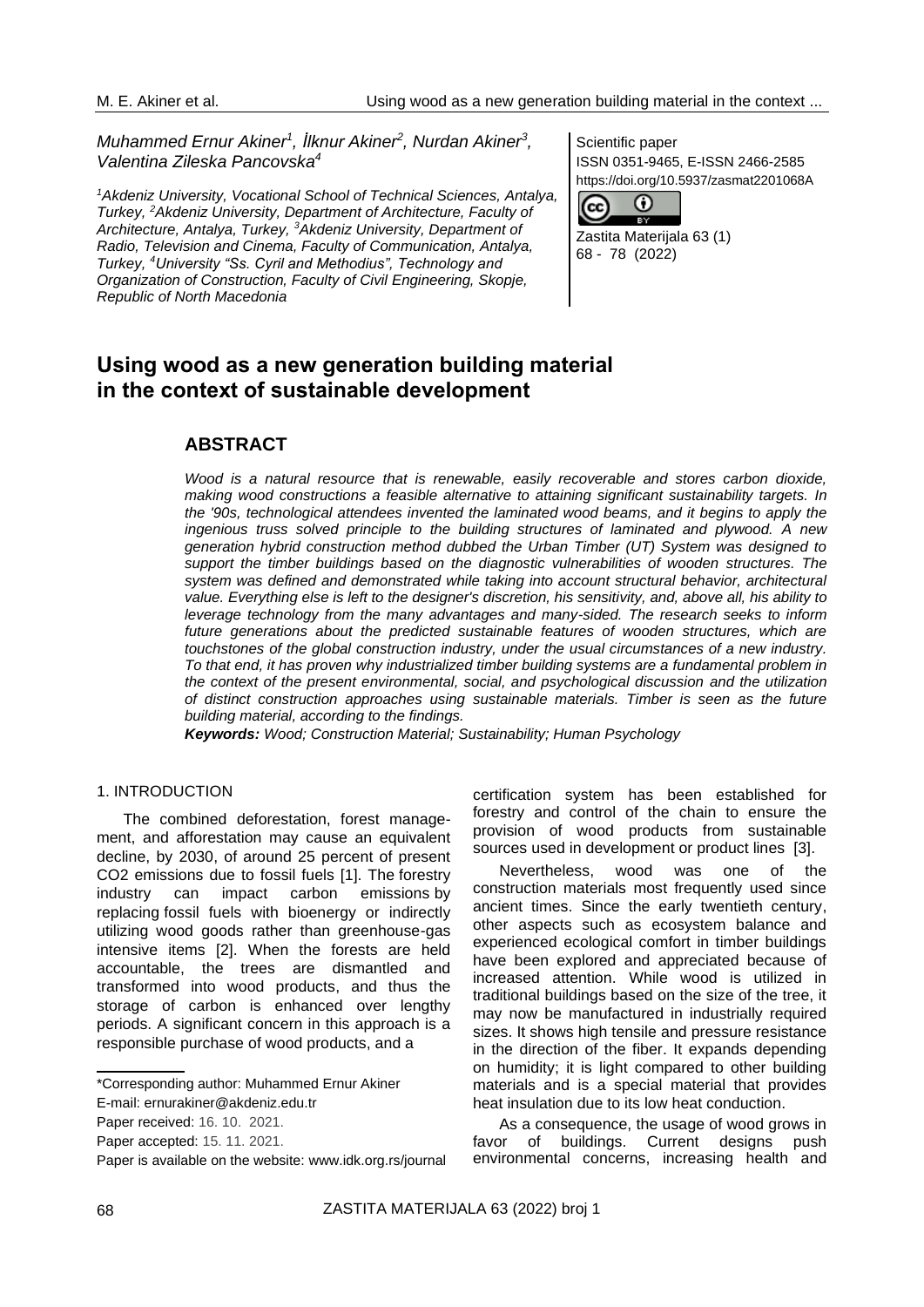living space requirements and interesting new wood items. When we consider energy usage in the building sector and the material cycle, we can see that wood offers several benefits. Wood binds carbon dioxide during its development and prevents reintroduction in the environment years after the material has been made into the wood. Due to today's environmental issues, the building industry's trend toward sustainable or recyclable materials has expanded, as have studies on ecological structural designs. Wood is also popular since it is natural, simple to work with, and longlasting. It can also be utilized with many types of materials. Attastes on today's comfort have changed, new technology is emerging, the number of construction floors has expanded, and wood construction materials have shown incapable of satisfying these demands. This difficulty, however, has been substantially overcome owing to the hybrid usage of wood material.



*Figure 1. Community Centre, Ludesch – Austria Slika 1. Društveni centar, Ludeš – Austrija*

Since the amendment, it is used as wood construction material in housing projects. Recent



 *Masovne drvene zgrade izgrađene godišnje Uticaj ugljenika u milionima tona godišnje*

projects show that sustainable construction with optimum energy use using ecological materials can produce architecturally attentive and economically efficient results. The community center in Ludesch, Austria (see Figure 1), designed by architect Hermann Kaufmann and finished in 2006, is an example of a creative and cost-effective ecological building project. In addition to creating a passive building, it has been optimized the specific primary energy consumption in the main building and simultaneously reducing environmental production expenditure [4]. The long-term detrimental influence of construction processes and materials on material resource consumption and physical environmental quality, according to Tzonis [5], is an essential consideration in design today. An example of the stunning artwork and a spectacular display of the structural ability of the glue-laminated timber coatings is the dynamic, solid roof structure for the Hanover EXPO 2000 design by Thomas Herzog and Julius Natterer (see Figure 2).



*Figure 2. Thomas Herzog and Julius Natterer design*

*Slika 2. Dizajn Thomas Herzog i Julius Natterer*



 *Mass Timber Buildings Constructed Per Year Carbon Impact in Millions of Tones Per Year*

*Figure 3. Timber Buildings and Carbon Impact Data for North America (North American Mass Timber Report, 2020) Slika 3. Podaci o drvenim zgradama i uticaju ugljenika za Severnu Ameriku (North American Mass Timber Report, 2020).*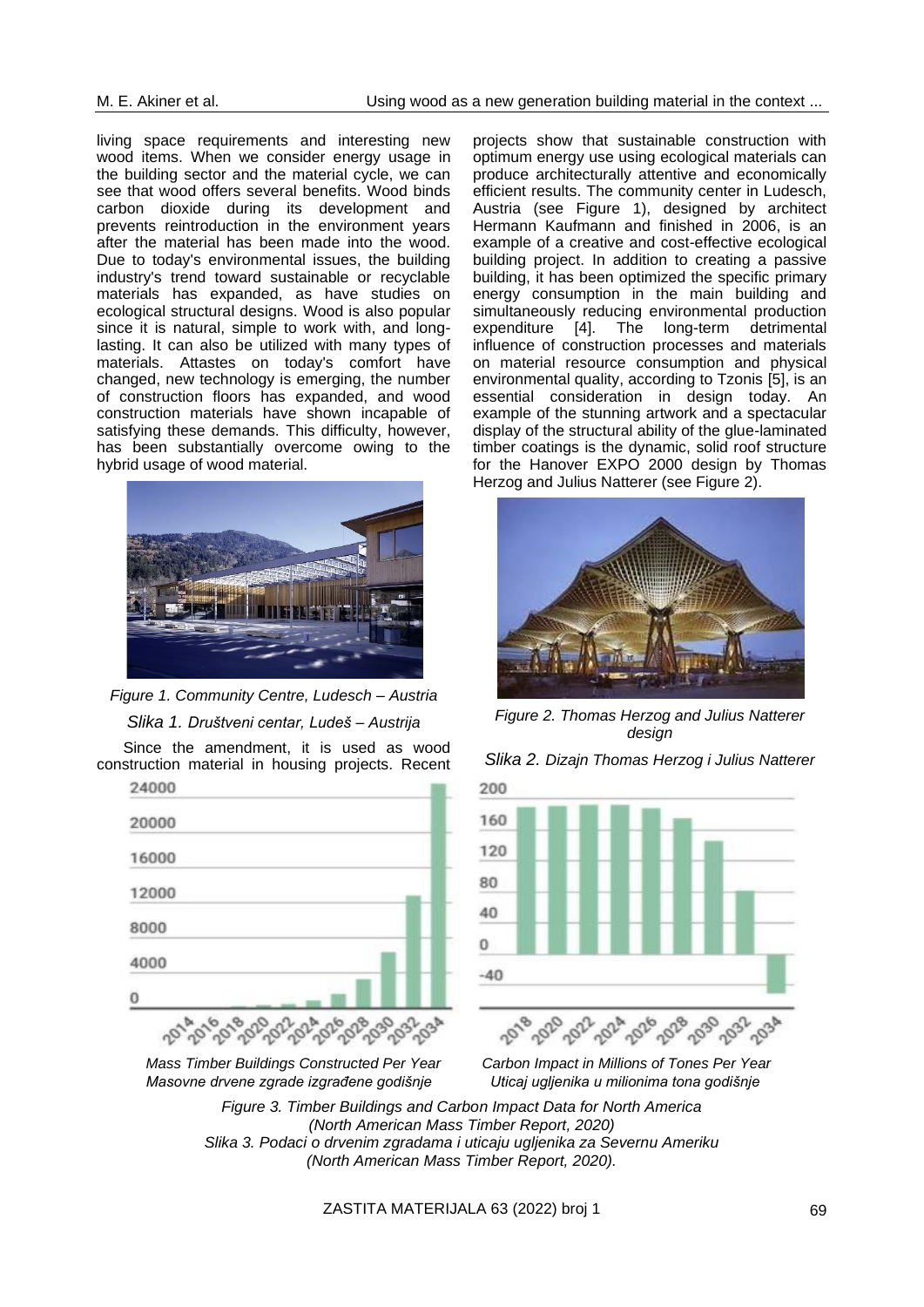With the removal of height limitations in<br>residential timber structures, the industry structures, collaborated with architects to create new manufacturing processes. It also demonstrates that timber enables a sustainable, energy-efficient design tailored to society to create healthier structures and a more sustainable construction regime for our cities [4]. Traditionally, in structures where wood is a carrier, the dimensions would be limited to the size of the wood material, which can usually be found. Timber today can be prepared in industry-standard sizes. In addition, solutions such as strengthening chemicals or using other elements to increase durability have been developed. With the help of new technologies processed or maintained, the construction sector has been re-used widely in many world countries. Every two years, the number of recent mass timber structures doubles globally. As depicted in Figure 3, by 2034, the US construction industry, therefore,<br>expected to save more carbon than it expected to save more carbon than it ever released [6].

Due to the continuing trade and legal restrictions, potential emission reduction in the marketing of wood products in the construction sector has still been achieved [7]. Several challenges impede the adoption of new technologies, including the sustainability of the existing technologies and social systems, lack of application knowledge, lack of finance, inadequate incentives for replacing old technologies with new,

excessive costs, and a lack of demand in the markets [8]. In Europe, wood is still the most important renewable energy source. According to Peter Wilson, the 21st century is called the Wood Century, Managing Director of Timber Design Initiatives (see Figure 4). Given the wonderful characteristics of wood, he believes this will be the material he may choose for all buildings [9]. The favored construction material was wood for a thousand years, based on its availability, amount and strength, and weight, according to Laguarda Mallo and Espinoza [10]. The use of wood as a building material, despite its several advantages, has certain disadvantages. Wood quality is influenced by the species, cellular architecture, moisture content, location of the tree, and sections within the same tree [11].

Wood has been a popular construction material for one thousand years, according to Laguarda Mallo and Espinoza [10], due to its availability, quantities, weight, or strength ratio. The use of wood as a building material, despite its several advantages, has certain disadvantages. The wood quality is determined by species, cells, humidity, and the tree's location and parts of the same tree [11]. The properties of Wood change additionally according to the direction due to its anisotropic nature. Finished wood products were created to overcome internal wood variability and efficiently utilize the material [11].



*Figure 4. Trends in wood consumption, by region, 1990-2015 [12] Slika 4. Trendovi potrošnje drveta, po regionima, 1990-2015 [12]*

CLT (Cross laminated wood) is one of the industrial wood products which gains in popularity within Europe since its debut two decades ago. It has been extremely successful [13]. CLT has demonstrated success in Europe and is entering the Canadian and Australian markets [10].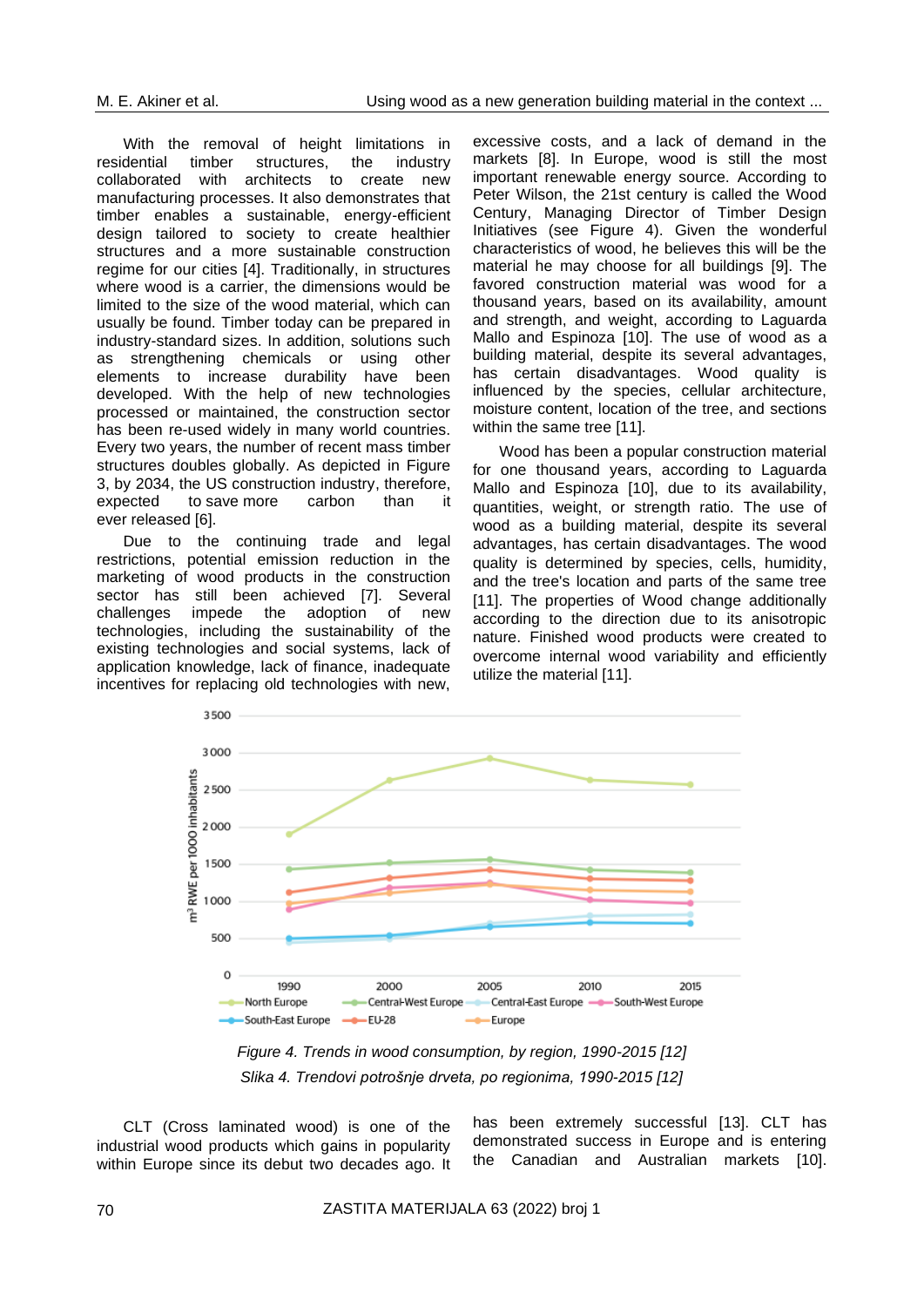However, it is still not widely adopted in the construction industry of all nations. Today, it is observed that the restricted use of wood in construction systems in some countries. However, today, the importance of energy-efficient building design has increased due to the increasing environmental pollution and the depletion of energy resources. In this context, CLT has the potential to be a cutting-edge product that can boost the wood products industry's competitiveness in both the Turkish and North Macedonian construction markets. Therefore, the emphasis of this study focused on the innovative wooden construction systems and the up-to-date position of the developed regions like Europe, Canada, and the USA, which new ecological structures have been built for many years. Even though CLT is already in preliminary stages throughout most countries, the early phases of the research effort to embrace new goods must also be focused on awareness and attention. Furthermore, the purpose of this study was to evaluate the market potential of wood building material and learn about the environmental, structural, and economic views of wood materials used by the consumers, which should be evaluated by entrepreneurs, manufacturers, and suppliers of industry interested in gaining access to the future construction timber market.

#### 2. UTILIZING WOOD AS A SUSTAINABLE CONSTRUCTION MATERIAL

The wooden frame construction style influences the traditional house building style as the most preferred option for millions of worldwide residences, especially in North America [14]. Although it has an important place in most of the country's construction history and culture, concrete and steel structures have gained popularity since the last century. Nowadays, the world's developed countries are turning to wood in every aspect of their lives due to its being healthy, natural, sustainable, and safe day by day. Among civil engineers, architects using Timber as a contemporary building material are gaining popularity in sustainable development. Timber is a durable construction material that is also implemented as a structural frame element with the help of modern technology. The materials used instead of wood in buildings are not stable and carry risks to human health. Wooden frame structures have the characteristics of being the world's most economical and comfortable residences [15]. Since people could quickly obtain housing materials using wood resources, the wood frame construction style has become an advanced, versatile economic technology with a wide variety

of research and applications. It has reached the capacity to meet and overcome the challenges in building science.

Emphasizing that many ancient timber houses exist today, the wood is the closest material to human nature with its living and breathing structure. Timber's weight and bearing capacity ratio is higher than that of reinforced concrete and steel, and that spans up to 70 meters with Timber can be passed without columns as in Hamar Olympic Stadium (The Viking Ship), Norway [16]. The Timber is at the forefront in terms of resistance to weather conditions and chemicals. The service life of timber poles used in telecommunication lines and timber road bridges is 50 years [17]. The life of concrete, steel, and PVC can reach half the life of the Timber. Timber gets the highest grade in terms of reliability in earthquakes.

Contrary to the general opinion, the fire resistance of Timber is superior to that of concrete and steel and stated that in recent years in the USA, places with large crowds have begun to be built as timber carcasses against fire hazards, and even steel constructions in Germany are covered with Timber. The researches on fires reveal that Timber is one of the safest materials against fire. In addition to its heat-proof feature, Timber becomes charred and keeps the structures standing long during a fire. While timber structures withstand fire for 90 minutes, steel construction structures collapse within 15 minutes [18, 19].

Like any other building system, the timber frame construction method requires reasonable care in its design and construction to provide permanent shelter, comfort, and safety. When well designed and built, the timber frame construction is quick and easy to construct and renovate. It is durable, long-lasting, its primary raw material is fed from a renewable and sustainable source. Since wood is a natural insulator, it minimizes heating and cooling costs and is easy to insulate. Thanks to the basic equipment and fasteners used, it is strong, light, and flexible. It easily meets the prevailing wind and snow loads types and levels. It is designed to withstand extreme wind and earthquake loads, and it is earthquake resistant. It can meet and exceed fire safety and sound control levels set by Building Codes [20, 21].

It is adaptable to all climates, from hot and humid regions to icy areas [22]. However, mold caused by humidity in buildings can cause irreparable health problems, so such facilities are called Sick Buildings [23]. With the help of contemporary technologies in the construction materials sector, composite timber structures offer the healthiest environment to live in with superior heat and enhance moisture insulation properties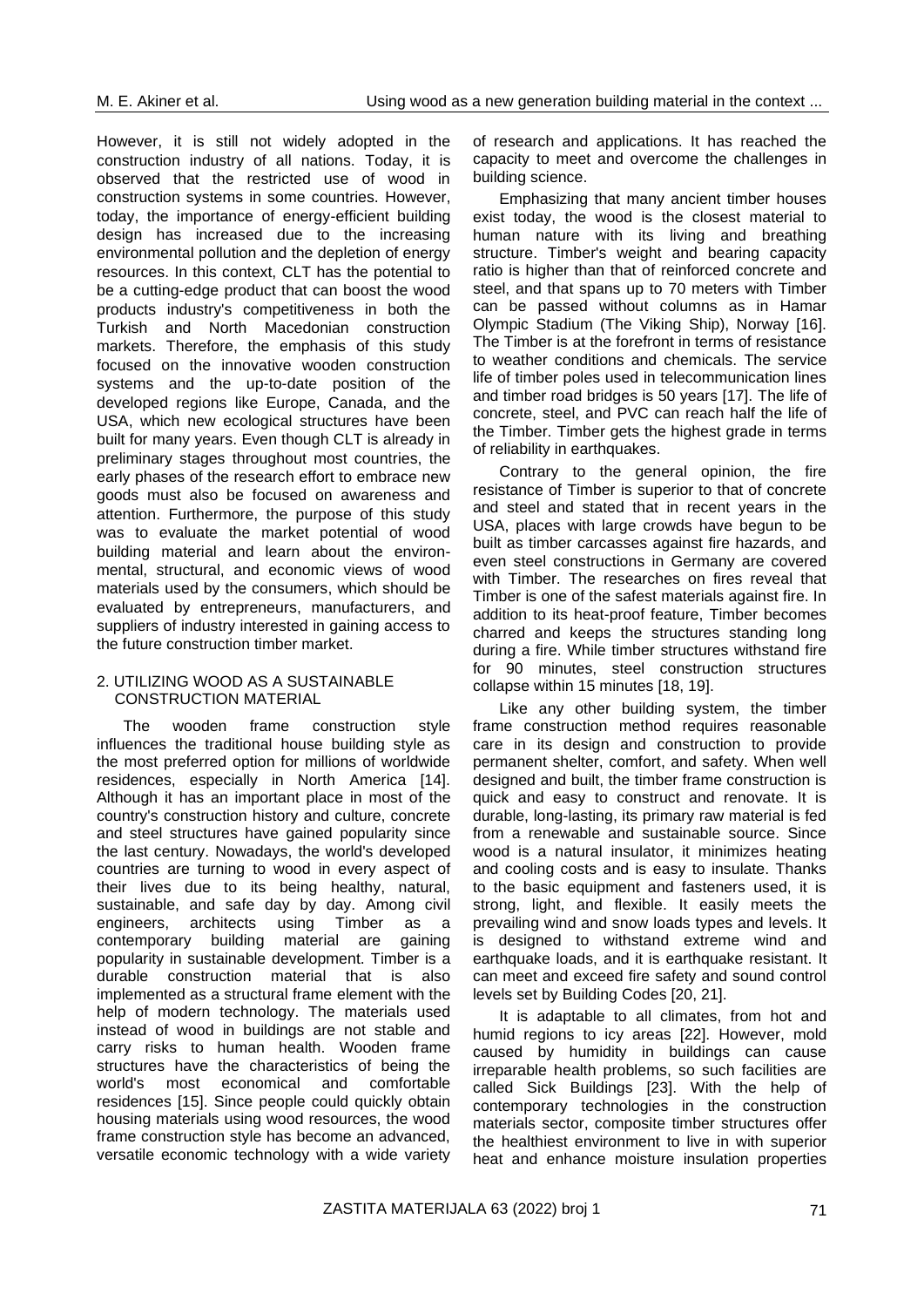[19, 24]. By using insulation and coating materials on foundations, roofs, and walls, wooden structures are protected from external influences, and adequate moisture insulation can be made together with the structural strength of the wood [25].

As long as they are protected from the permanent moisture that occurs due to wetting in wooden structures, there is no deterioration period as a material. Like all materials, wood has advantages and disadvantages and needs some precautions to ensure long service life. Wood does not rot when kept dry, if it gets wet, it dries up, and it should be allowed to dry. Protection in wooden buildings is ensured through good design and implementation, proper storage and handling of materials, and the use of materials suitable for application conditions and location.

Concrete structures are toxic due to emitting radon gas [26, 27]. Experts emphasize that Timber is the building material that requires the least energy for its production and processing. Contrary to popular belief, using Timber reduces forests but ensures that forests are kept alive more consciously.

#### 3. CHARACTERISTICS OF WOOD USING IN THE **CONSTRUCTION**

There has been a recent increase in interest in using wood for distinctive buildings in architecture and civil engineering. We must distinguish between wood, wood, and wood in building techniques [28]. The following ideas used in related literature are described by Dehne and Krueger [29]:

*Wood* is a hard lignified, fibrous material found under the bark of the trees. Most of it comprises cellulose and lignin. Wood is a naturally uneven natural material.

*Timber:* cut and processed tree wood for construction material such as beams and posts.

*Lumber:* Timber cut into regular or specified lengths, creating plaques, planks, or other building parts.

Wood as a construction material is used in various forms and sizes depending on the production process. Historically, common types of wooden constructions, building productions, and structural timber products that have been used in industry are listed in Table 1 [11,30,31]. According to Ramage et al. [32], many manufactured panel materials, including plywood, the OSB, medium fiber (MDF), and Fiberboard, have been combined with dimensioned wood frame systems to deliver bracing and shear strength. Even though wood products manufactured have higher structural characteristics than dimensional wood, adhesives must be used.

#### *Table 1. Common types of wooden construction materials*

| Tabela 1. Uobičajene vrste drvenih građevinskih materijala |
|------------------------------------------------------------|
|------------------------------------------------------------|

| <b>Building</b><br>Production<br>System and<br>Construction<br>Material | Details                                                                                                                                                                                                                                                                                                                | Applications                                                                                                                                                                                                                                                                                                                                                                                                                              |
|-------------------------------------------------------------------------|------------------------------------------------------------------------------------------------------------------------------------------------------------------------------------------------------------------------------------------------------------------------------------------------------------------------|-------------------------------------------------------------------------------------------------------------------------------------------------------------------------------------------------------------------------------------------------------------------------------------------------------------------------------------------------------------------------------------------------------------------------------------------|
|                                                                         | Balloon framing, popular at the turn of the<br>century, comprised two-story buildings<br>with full-height wall framing parts.                                                                                                                                                                                          | Most residences, commercial structures, bridges,<br>and utility poles were built using abundant wood<br>resources. The essential building elements include                                                                                                                                                                                                                                                                                |
| Traditional<br>Light-Frame<br><b>Buildings</b>                          | <i>Platform framing establishes the</i><br>framework of each layer from the bottom<br>to the top. Platform frame construction<br>uses innovative and unique materials,<br>panel goods for floor and roof coverings,<br>and frame structure or on-site building<br>rather than prefabricated components and<br>modules. | foundations, floors, outside walls, ceiling and roof,<br>and wood decks.<br>The core construction may consist of wooden posts<br>carrying a built-in girder on a proper footing, with<br>treated wooden basement walls. The outside walls<br>of light-frames often bear the weight, support the<br>upper floors and the roof. Joists and trusses are<br>often utilized for ceiling and roof systems and are<br>frequently called trusses. |
| Post-Frame<br>and Pole<br><b>Buildings</b>                              | The primary vertical framing components<br>of post-frames and poles function as round<br>poles or rectangular posts. This form of<br>architecture was once known as "pole<br>structures," but it is now more often<br>recognized as "post-frame" construction<br>due to the heavy use of posts.                        | Light wall and roof structures are placed on poles or<br>posts regularly spaced for relatively small<br>constructions. The structural basis of this type of<br>architecture was initially used for agricultural<br>buildings utilizing round poles, but it has<br>subsequently been used in commercial and<br>residential constructions.                                                                                                  |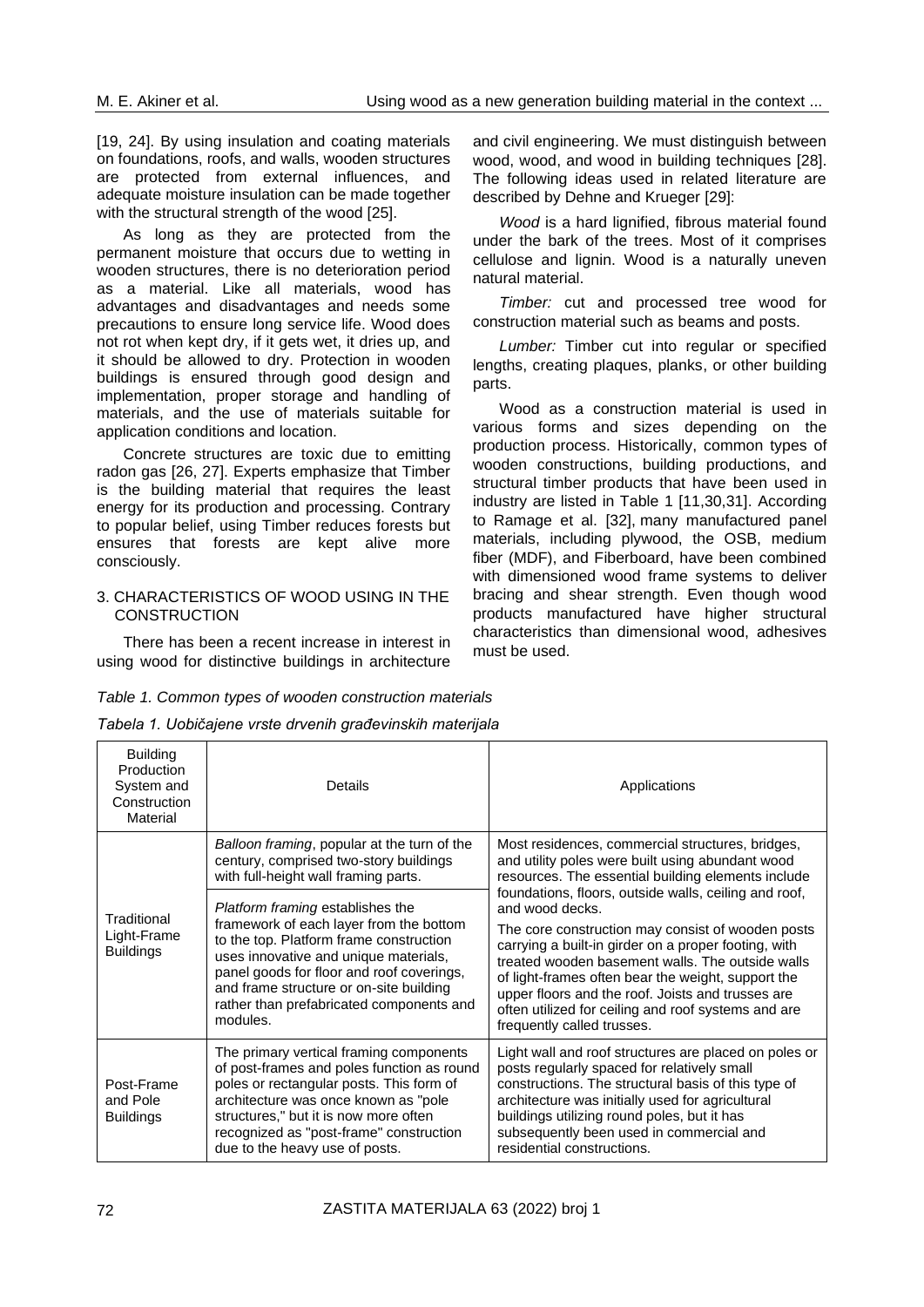| Log Buildings                           | Modern log houses come in various styles,<br>ranging from modest, simple vacation<br>homes to big, permanent residences.<br>Natural or manufactured logs, rather than<br>dimension timber, are used to construct<br>log home wall systems. | Logs or conventional construction can be used to<br>construct roof and floor systems. The two ways<br>used by log home firms to classify log kinds are<br>round and shaped. The logs in the round log<br>system are all about the same diameter and have a<br>smooth, utterly rounded surface. The logs are<br>machined in a forming process to specific forms,<br>which are typically not complete. The exterior<br>surfaces of the logs are spherical; however, they<br>may be flat or round within. An interlocking joint is<br>formed by machining the junction between logs. |  |
|-----------------------------------------|--------------------------------------------------------------------------------------------------------------------------------------------------------------------------------------------------------------------------------------------|-----------------------------------------------------------------------------------------------------------------------------------------------------------------------------------------------------------------------------------------------------------------------------------------------------------------------------------------------------------------------------------------------------------------------------------------------------------------------------------------------------------------------------------------------------------------------------------|--|
|                                         | <b>Timber Frame</b>                                                                                                                                                                                                                        | Large sawn timbers are joined by hand-fabricated<br>connections like mortise and tenon in a traditional<br>timber frame. The building of such a structure<br>necessitates a high level of craftsmanship.                                                                                                                                                                                                                                                                                                                                                                          |  |
|                                         | Mill Type                                                                                                                                                                                                                                  | In the eastern United States, mill-type structures<br>have often been used for storage and construction<br>complexes. It consists of massive transverse<br>woods, with the columns organized in a grid based<br>on the length of the beam and the girder.                                                                                                                                                                                                                                                                                                                         |  |
| <b>Heavy Timber</b><br><b>Buildings</b> | Glulam Beam                                                                                                                                                                                                                                | Supporting columns are inserted at the corners of<br>pre-established grids in a panelized roof system<br>with the glulam roof structure. The primary glulam<br>beams support purlins which can be cut timbers,<br>glulam, parallel chord trusses, or prefabricated I-<br>joists wood.                                                                                                                                                                                                                                                                                             |  |
|                                         | <b>Arch Structure</b>                                                                                                                                                                                                                      | Arch structures are ideal for applications that<br>require wide, unobstructed surfaces, such as<br>churches, recreational structures, and aircraft<br>hangars.                                                                                                                                                                                                                                                                                                                                                                                                                    |  |
|                                         | Dome                                                                                                                                                                                                                                       | Radial rib cells consist of curving members, which<br>stretch between the base ring (tension ring) and the<br>compression ring at the top of the cup, and<br>additional ring members between the stress and<br>compression ring at varying heights.                                                                                                                                                                                                                                                                                                                               |  |
|                                         | <b>Timber Bridges and Log Stringer</b>                                                                                                                                                                                                     | Other choices emerged with steel and reinforced<br>concrete development, which have since become<br>critical bridge-building materials.                                                                                                                                                                                                                                                                                                                                                                                                                                           |  |
|                                         | Sawn Lumber                                                                                                                                                                                                                                | Sawn lumber can be used to construct a variety of<br>bridges.                                                                                                                                                                                                                                                                                                                                                                                                                                                                                                                     |  |
|                                         | Glulam                                                                                                                                                                                                                                     | When structural glued-laminated or glulam boards<br>are utilized, the space capacity of bridges is<br>significantly improved.                                                                                                                                                                                                                                                                                                                                                                                                                                                     |  |
|                                         | <b>Structural Composite Lumber</b>                                                                                                                                                                                                         | Laminated veneer and oriented strand are the two<br>forms of structural composite lumber (SCL) used to<br>build wood bridges. SCL may be used to build<br>many of the same bridges that solid-sawn or glulam<br>wood can.                                                                                                                                                                                                                                                                                                                                                         |  |
|                                         | Parallel Strand Lumber (PSL)                                                                                                                                                                                                               | Beams, Columns                                                                                                                                                                                                                                                                                                                                                                                                                                                                                                                                                                    |  |
|                                         | Laminated Veneer Lumber (LVL)                                                                                                                                                                                                              | Beams, Columns, Cord                                                                                                                                                                                                                                                                                                                                                                                                                                                                                                                                                              |  |
|                                         | I-Joists                                                                                                                                                                                                                                   | Joist Beams                                                                                                                                                                                                                                                                                                                                                                                                                                                                                                                                                                       |  |
| Engineered<br>Timber                    | Glulam, GLT (Glue Laminated Timber)                                                                                                                                                                                                        | Beams (Long span) High Loading                                                                                                                                                                                                                                                                                                                                                                                                                                                                                                                                                    |  |
| Products                                | <b>Structural Insulating Panels (SIPs)</b>                                                                                                                                                                                                 | Roof, Wall, Floor                                                                                                                                                                                                                                                                                                                                                                                                                                                                                                                                                                 |  |
|                                         | Cross-Laminated Timber (CLT)                                                                                                                                                                                                               | Roof, Wall, Floor                                                                                                                                                                                                                                                                                                                                                                                                                                                                                                                                                                 |  |
|                                         | Brettstapel / DLT (Dowel-Laminated<br>Timber), NLT (Nail Laminated Timber)<br>(Dowellam).                                                                                                                                                  | Roof, Wall, Floor                                                                                                                                                                                                                                                                                                                                                                                                                                                                                                                                                                 |  |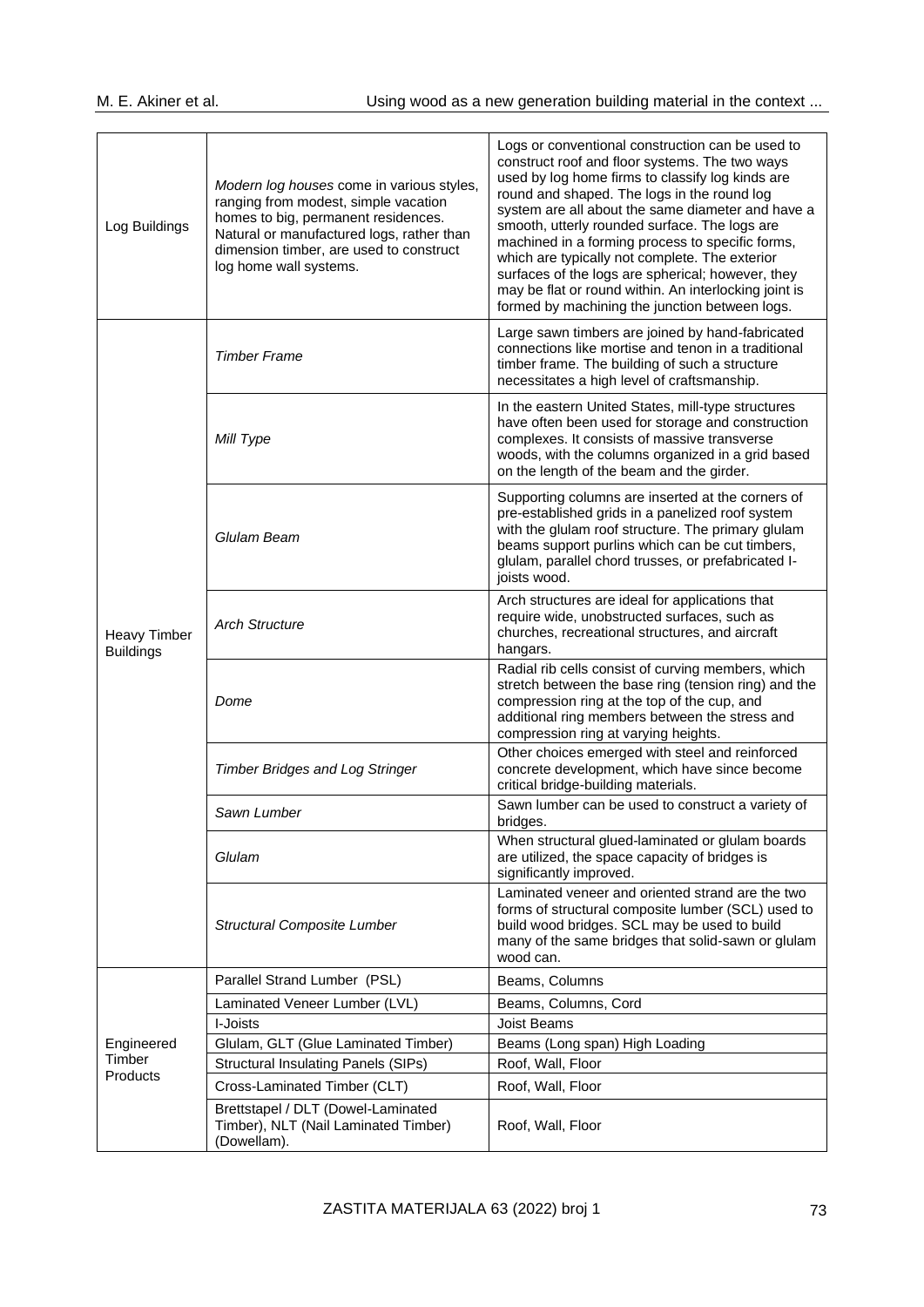Table 2. highlights the findings of research studies on the features of Timber Construction Products as a building material undertaken during the last decade. The system deals with environmental, structural, design, fire, seismic and thermal performance. Some study projects have examined the most critical results on every element of the quality of wood goods [10].

#### *Table 2. Timber Construction Products characteristics as a building material.*

| Tabela 2. Karakteristike proizvoda od drveta kao građevinskog materijala. |  |  |  |  |
|---------------------------------------------------------------------------|--|--|--|--|
|---------------------------------------------------------------------------|--|--|--|--|

| Issue                                              | <b>Research Summary</b>                                                                                                                                                                                                                                                                                     | Scholar  |
|----------------------------------------------------|-------------------------------------------------------------------------------------------------------------------------------------------------------------------------------------------------------------------------------------------------------------------------------------------------------------|----------|
| Environmental<br>performance and<br>sustainability | Life Cycle Analysis (LCA) of wood materials with steel and concrete. Wood-<br>based alternatives spent 15% less energy than concrete during the building<br>lifecycle.                                                                                                                                      | $[33]$   |
|                                                    | The amount of energy needed to work (defined as the amount of energy<br>required). To satisfy the requirements of HVAC systems, including heating,<br>ventilation, airconditioning, lighting, and house appliances, CLT delivers 10% less<br>energy consumption than concrete houses.                       | $[34]$   |
|                                                    | CLT outstrips concrete buildings in all environmental performance areas,<br>including ozone depletion, global warming potentials, and eutrophication.                                                                                                                                                       | $[35]$   |
|                                                    | Concrete and steel structures had almost the same amount of CO <sub>2</sub> (1984 tons),<br>whereas CLT buildings contained less than half of that amount (727 tons).                                                                                                                                       | $[36]$   |
| Installation simplicity<br>and cost                | CLT decreases building time to up to 30%, which substantially cuts the expenses<br>related to on-site work.                                                                                                                                                                                                 | $[37]$   |
| competitiveness                                    | When compared to typical concrete building processes, it takes less than half the<br>time.                                                                                                                                                                                                                  | [38, 39] |
| Structural<br>performance                          | The hardness of CLT panels is assessed using product standards, including EN<br>13353 (DIN, 2003), EN 13986 (DIN, 2005a), and EN 789 (DIN, 2005b). The US<br>Standard for Laminated Timber provides the certified and quality assurance of<br>CLT panels in North America standards and testing techniques. | $[40]$   |
|                                                    | The 42-story CLT-concrete-hybrid structure named the Timber Tower Research<br>Project was proposed in a Skidmore, Owing, and Merrill architectural and<br>engineering company study.                                                                                                                        | $[41]$   |
|                                                    | CLT has been employed for several large projects, including the Stadthaus,<br>London's eight-story housing, Forte Skyscraper, Melbourne, Australia's 10-story<br>residential skyscraper.                                                                                                                    | $[10]$   |
| Design flexibility                                 | The structural features of CLT provide considerable architectural freedom<br>throughout the design procedure, allowing a variety of opening structure<br>configurations in terms of number, dimensions, and position and flexibility to<br>arrange regions without jeopardizing the structural integrity.   | $[42]$   |
| Fire performance                                   | CLT panels can provide fire resistance similar to standard non-combustible<br>external wall components.                                                                                                                                                                                                     | $[43]$   |
|                                                    | Three CLT walls conducted the ASTM E119 experimental fire resistance test at<br>an independent fire test laboratory in Buffalo, NY.                                                                                                                                                                         | $[44]$   |
| Seismic<br>performance                             | Even if it is subjected to a severe earthquake simulation (7.2 magnitudes on the<br>Richter scale), the structure is dragged between 1.5-inch top layers after the test<br>and lateral deformations (permanently measured; 82 feet highest point of the<br>building).                                       | $[45]$   |
| Thermal<br>performance                             | Wood's heat conductivity is substantially lower than metals and is around two or<br>four times lower than mineral wool, a typical thermal insulation material.                                                                                                                                              | $[46]$   |
|                                                    | Timber panels provide thermal mass in the building shell and internal floors and<br>walls, storing and releasing heat day and night.                                                                                                                                                                        | $[47]$   |
|                                                    | Because air infiltration may substantially alter the inside environment, the thermal<br>conductivity of a building's "airtightness" is essential for its thermal performance.                                                                                                                               | $[48]$   |
| Human Health                                       | The latest research on the physiological impacts of wood on people was provided<br>in this review. Reports regarding the physiological effects of wood on people<br>have steadily grown.                                                                                                                    | $[49]$   |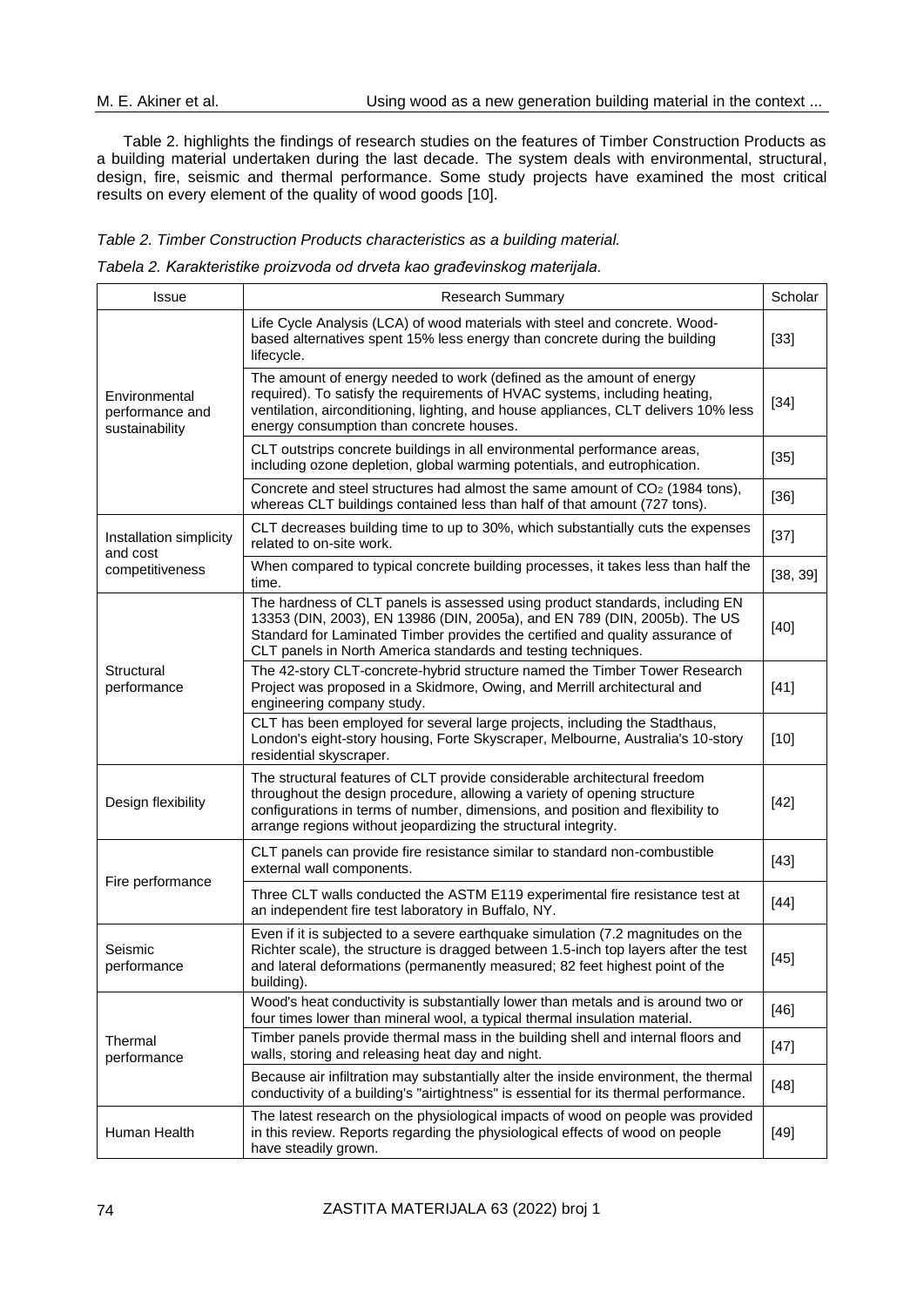#### 4. THE IMPACTS OF WOOD ON THE HUMAN **PSYCHOLOGY**

The use of wood by humans dates back to ancient times. The dazzling modernization of cities has increased structural materials such as metal, plastic, and concrete worldwide; In recent years, the demand for wood has started to rise again [50]. The most important reason for this is the relaxing effect of wood on human psychology. Natural wood furniture and decor products and wall coverings used in the spaces have a warm, cozy, and selfconfidence-increasing impact on people, and reinforcing people's belonging to nature and wood encourages positive and positive thoughts. In addition, wood, which regulates the heart rhythm, reduces the adverse effects caused by stress and creates a popular point with its soothing effect on the longing for nature. Scientific studies show that wood also causes effects on people, increasing attention power and focus ability and increasing concentration [51].

The positive psychological effects of wood have also been tested on students in schools. A change in the pulse rate of the students was observed in the classrooms with interior spaces created with natural wood materials, and the stress in the morning decreased immediately after coming to school and did not rise again. The stress level of the students in the control group in the classrooms formed with standard building materials continued throughout the day. Stress experiences, such as feelings of fatigue and inefficiency, were less common in wooden classrooms than in normal ones [52,53,54].

The use of wood in interiors affects human behavior and social communication [55]. In offices where wooden products are used, the visitors' first impressions about the staff are much more favorable than those in places where wood is not used. In offices where wood is used, the personnel is more efficient, successful, confident, responsible, and peaceful than monotonously decorated offices.

It is understood that the positive effects of imitation, that is, unnatural wood, are meager compared to natural wood. Physiological measurements showed that people's sleep quality increased and their stress level decreased in rooms with raw wood material. Imitation wood materials could not create the same effect. Using wooden materials such as wooden trays and furniture can be recommended in the nursing home [56]. Thus, with the impact of the psychological relief of wood, the personnel in charge could be more sensitive and affectionate towards the nursing home residents. The physiological effect from wood-based stimulation was investigated

by Ikei et al. [49]. These investigations have found that wooden-based stimulation of olfactory, touching, and hearing with materials leads to physiological relaxation, such as lower brain activity, improving nerve parasympathy, blocking nerve activity, and reducing blood pressure, rates of the heart, and stress hormones.

#### 5. DISCUSSION OF RESULTS AND **CONCLUSIONS**

Tall buildings should not be the main focus of Wooden Construction Materials in the urban environment. These systems must seek out more cost-effective options that can support structures and more complex architectural solutions. The hunt for new generation building production methods should continue to maximize the multifunctional properties of construction materials, resulting in new ways of thinking, creating, and constructing with wood. Research into low-carbon solutions should be expanded to solve the problems we confront in the building industry. As a result, multidisciplinary research and development capabilities in architecture and urban planning and sustainable knowledge are essential for resilient urban systems and construction processes. Lowcarbon modular construction solutions based on, among other things, load-carrying, cross-laminated wood panels, and design concepts will give substantial possibilities for reducing carbon and waste. Many architects and engineers have recently developed building components that build low carbon life cycles for urban housing, implementing principles of design and modular prefabrication, which lead to significant emissions reduction, aimed at avoiding construction waste in low-carbon and zero-waste building systems. Lowcarbon materials and techniques feature green supply chains, a reduced environmental effect throughout the lifetime, lightweight to decrease energy consumption, fully reusable, and allow nonplant prefabrications to be prototyped.

We need to understand how the components that make up the wood structure contribute to its various properties at all scales, from the macro to the micro. Material characteristics which are not in place in timber may need engineering megastructure with wood. Specific architectural and technical solutions can optimize this connection and illustrate that wood constructions have structure and space layouts that differ fundamentally from steel or concrete structures. A range of structural solutions and wood materials are available in challenging structures. As a result, the pace of dissemination is influenced by how potential adopters perceive the product's qualities. The research evaluates the market potential of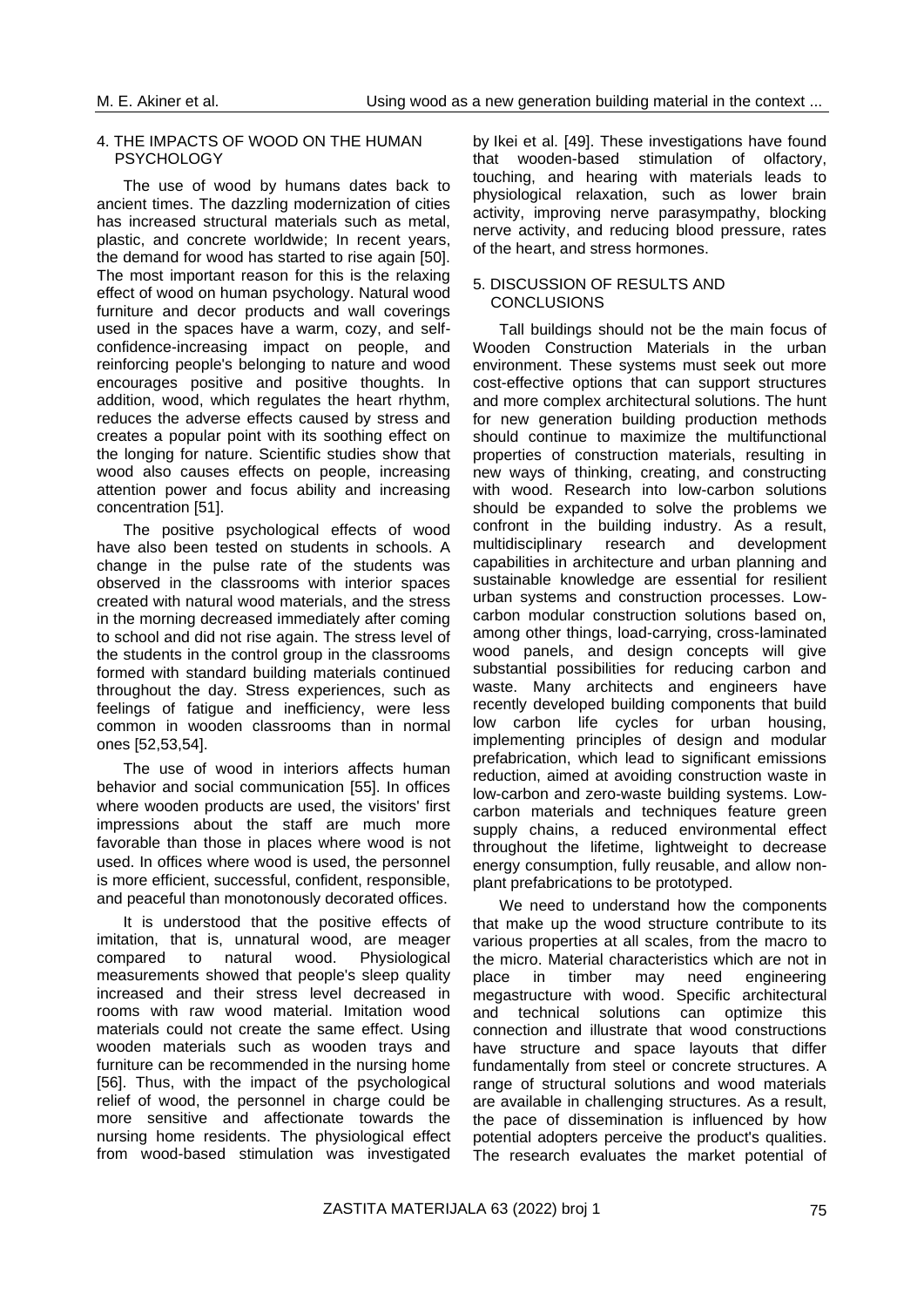wooden building materials by examining the degree of knowledge, attitudes, and readiness to accept the items.

Finally, understand the information, attitudes, and characteristics that affect a potential adopter's choice to accept a product. To assess the materials' potential for effective adoption in the country, data on how people describe wooden materials and their readiness to embrace them in the future is necessary. The structural system features and static requirements of the panel system made with timber elements are not different from large-size prefabricated concrete panels. The growing interest in building with wood materials stems from the fact that building with reinforced concrete and steel materials consumes much energy and emits tons of carbon dioxide into the atmosphere during production. Timber, a renewable resource, is favored for various reasons, including having a lower carbon footprint, needing less energy in production, and generating less water contamination. The use of this material in engineers and architects working in the construction sector, such as the strength of awareness and dissemination of the service, should be targeted. Projects requiring the use of timber material should be increased and supported. Society should also be aware of the comfort and advantages of industrial Timber.

#### 6. REFERENCES

- [1] D.Read, P.Freer-Smith, J.I.Morison, N.Hanley, C.West, P.Snowdon (2009) Combating climate change: a role for UK forests*.* An assessment of the potential of the UK's trees and woodlands to mitigate and adapt to climate change. The Stationery Office Limited.
- [2] L.Gustavsson, K.Pingoud, R.Sathre (2006) Carbon dioxide balance of wood substitution: comparing concrete-and wood-framed buildings. Mitigation and adaptation strategies for global change*,* 11(3), 667- 691.
- [3] H.J.Darby, A.Elmualim,F.Kelly (2013) September). A case study to investigate the life cycle carbon emissions and carbon storage capacity of a cross laminated timber, multi-storey residential building. In Proceedings of the Sustainable Building Conference, Munich, Germany, p. 10-12.
- [4] F.Lattke, S.Lehmann (2007) Multi-storey residential timber construction: current developments in Europe. Journal of Green Building*,* 2(1), 119-129.
- [5] A.Tzonis (2007) Rethinking design methodology for sustainable social quality. In Tropical Sustainable Architecture, p. 35-46.
- [6] North American Mass Timber Report (2020) <https://www.masstimberreport.com/free-digital> [Accessed on June 21, 2021].
- [7] J.Julin, P.Säilä, L.Talonpoika, M.Aho, V.Kaarakka, K.Kyyrönen (2010) The international promotion of wood construction as a part of climate policy. Working Group Report. Ministry of Foreign Affairs of Finland, Helsinki.
- [8] European Environment Agency (EEA) (2014) Resource-efficient green economy and EU policies. EEA report 2/2014. Luxembourg: Publications Office of the European Union.
- [9] The United Nations Economic Commission for Europe – UNECE (2021) The 21st Century will be the century of wood, Available [https://unece.org/forestry/press/21st-century-will-be](https://unece.org/forestry/press/21st-century-will-be-century-wood)[century-wood](https://unece.org/forestry/press/21st-century-will-be-century-wood) [Accessed on June 21, 2021].
- [10] F.Laguarda Mallo, O.Espinoza (2015) Awareness, perceptions and willingness to adopt Cross-Laminated Timber by the architecture community in the United States. Journal of Cleaner Production, 94, 198-210.
- [11] R.J.Ross (2010) Wood handbook: wood as an engineering material. USDA Forest Service, Forest Products Laboratory, General Technical Report FPL-GTR-190,: p.509.
- [12] State of Europe's Forests (2020) Available ... [https://unece.org/forest-resources-0#](https://unece.org/forest-resources-0) FOREST EUROPE SoEF Report [https://foresteurope.org/wp](https://foresteurope.org/wp-content/uploads/2016/08/SoEF_2020.pdf)[content/uploads/2016/08/SoEF\\_2020.pdf](https://foresteurope.org/wp-content/uploads/2016/08/SoEF_2020.pdf) [Accessed on May 21, 2021].
- [13] S.Lehmann (2012) Sustainable construction for urban infill development using engineered massive wood panel systems. *Sustainability,* 4(10), 2707- 2742.
- [14] M.Riggio, N.Alhariri, E.Hansen (2020) Paths of innovation and knowledge management in timber construction in North America: a focus on water control design strategies in CLT building enclosures. Architectural Engineering and Design Management, 16(1), 58-83.
- [15] A.Stanić, B.Hudobivnik, B.Brank (2016) Economicdesign optimization of cross-laminated timber plates with ribs. Composite Structures, 154, 527-537.
- [16] K.Flaga (2000) Advances in materials applied in civil engineering. Journal of Materials Processing Technology, 106(1-3), 173-183.
- [17] N.Rodrigues, P.Providência, A.Dias (2017) Sustainability and lifecycle assessment of timberconcrete composite bridges. Journal of Infrastructure Systems, 23(1), 04016025.
- [18] N.Werther, W.O'Neill, P. Spellman, K.Abu, P.Moss, A.Buchanan, S.Winter (2012) "Parametric Study of Modelling Structural Timber in Fire with Different Software Packages," Proc. The 7th International Conference on Structures in Fire, Zurich, Switzerland, June 6-8.
- [19] G.Lou, C.Wang, J.Jiang, Y.Jiang, L.Wang, G.Q.Li (2018) Fire tests on full-scale steel portal frames against progressive collapse. Journal of Constructional Steel Research, 145, 137-152.
- [20] F.Merritt, J.T.Ricketts (2001) Building design and construction handbook. McGraw-Hill Education.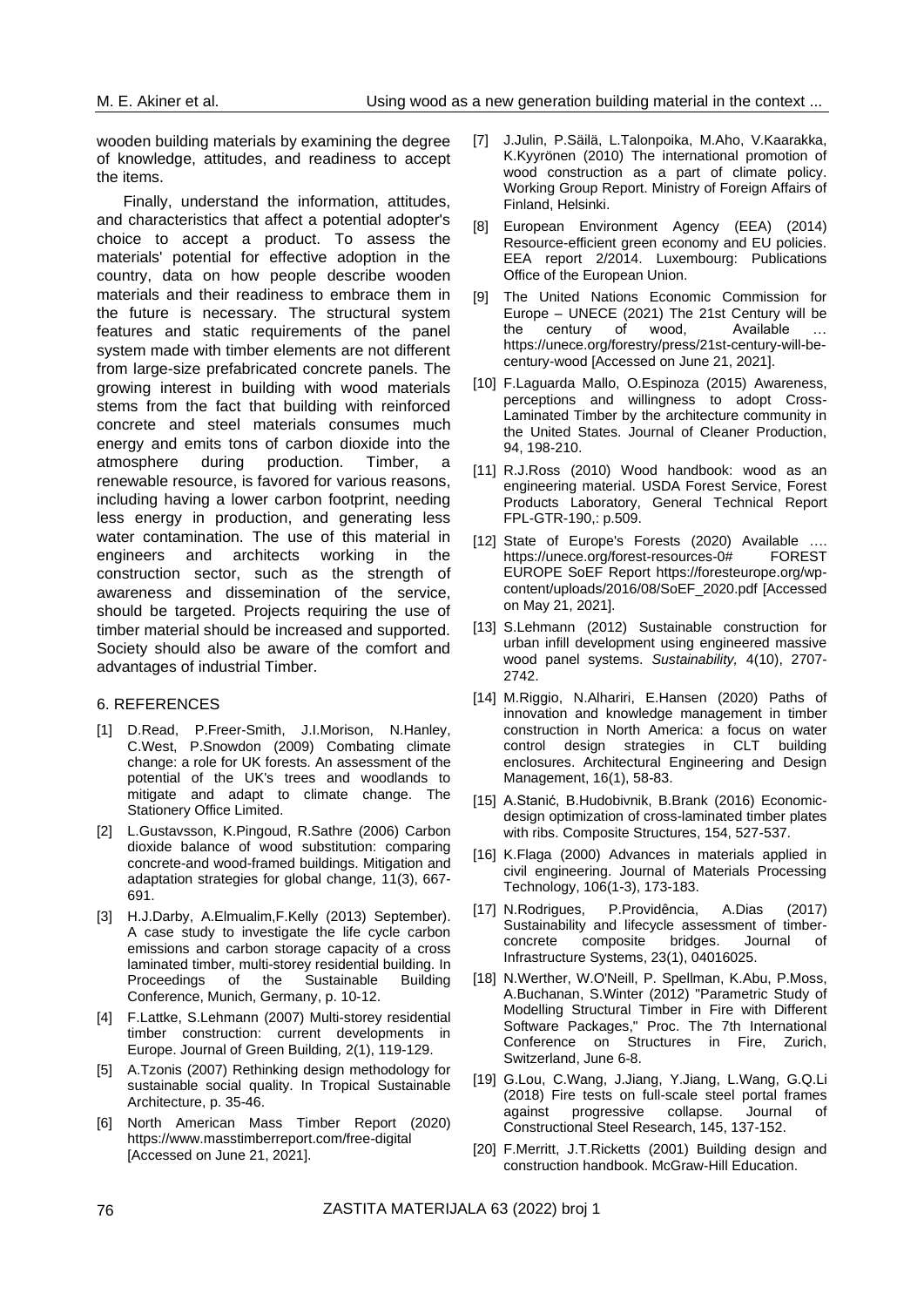- [21] J.Porteous, A.Kermani (2013) Structural timber design to Eurocode 5. John Wiley & Sons.
- [22] A.Balasbaneh, A.Marsono (2017) Strategies for reducing greenhouse gas emissions from residential sector by proposing new building structures in hot and humid climatic conditions. Building and Environment, 124, 357-368.
- [23] Y.Nakayama, H.Nakaoka, N.Suzuki, K.Tsumura, M.Hanazato, E.Todaka, C.Mori (2019) Prevalence and risk factors of pre-sick building syndrome: characteristics of indoor environmental and individual factors. Environmental health and preventive medicine, 24(1), 1-10.
- [24] A.Brambilla, E.Gasparri (2020) Hygrothermal behaviour of emerging timber-based envelope technologies in Australia: A preliminary investigation on condensation and mould growth risk. Journal of Cleaner Production, 276, 124129.
- [25] L.Corpataux, S.Okuda, H.W.Kua (2020) Panel and plate properties of Cross-laminated Timber (CLT) with tropical fast-growing timber species in compliance with Eurocode 5. Construction and Building Materials, 261, 119672.
- [26] C.Jung, J.Awad (2021) The Improvement of Indoor Air Quality in Residential Buildings in Dubai, UAE. Buildings, 11(6), 250-262.
- [27] M.Kuluöztürk, A.Büyüksaraç, F.Özbey, S.Yalçin, M.Doğru (2019) Determination of indoor radon gas levels in some buildings constructed with Ahlat stone in Ahlat/Bitlis. International Journal of Environmental Science and Technology, 16(9), 5033-5038.
- [28] S.Lehmann (2013) Low carbon construction systems using prefabricated engineered solid wood panels for urban infill to significantly reduce greenhouse gas emissions. Sustainable Cities and Society, 6, 57-67.
- [29] M.Dehne, U.Krueger (2006) Fire protection in multistory timber construction. Detail, 10, 1142-1144.
- [30] R.Chudley, R.Greeno (2006) Building construction handbook. Routledge.
- [31] G.Sherwood, R.C.Stroh (2012) Wood-frame house construction. Courier Corporation.
- [32] M.Ramage, H.Burridge, M.Busse-Wicher, G. Fereday, T.Reynolds, D.Shah, J.Allwood (2017) The wood from the trees: The use of timber in construction. Renewable and Sustainable Energy Reviews, 68, 333-359.
- [33] A.Robertson, F.Lam, R.Cole (2012) A comparative cradle-to-gate life cycle assessment of mid-rise office building construction alternatives: laminated timber or reinforced concrete. Buildings, 2(3), 245- 270.
- [34] Y.Chen (2012) Comparison of environmental performance of a five-storey building built with cross-laminated timber and concrete (Thesis). Sustainable Building Science Program, University of British Columbia-Department of Wood Science, Vancouver, BC, Canada.
- [35] S.John, B.Nebel, N.Perez, A.Buchanan (2009) Environmental Impacts of Multistorey Buildings Using Different Construction Materials. Report. Department of Civil and Natural Resources Engineering. University of Canterbury, Christchurch, New Zealand.
- [36] G.Hammond, C.Jones (2008) Embodied energy and carbon in construction materials. Proceedings of the Institution of Civil Engineers-Energy, 161(2), 87-98.
- [37] C.Silva, J.Branco, P.Lourenço (2013) A project contribution to the development of sustainable multistorey timber buildings. Portugal SB13-Contribution of Sustainable Building to Meet EU 20-20-20 Targets, p.379-386.
- [38] S.Lehmann, C.Hamilton (2011) Sustainable Infill Development using Low Carbon CLT Prefabrication: Adaptation for the South Australian Context. Zero Waste SA Research Centre for Sustainable Design and Behaviour: University of South Australia, Adelaide, Australia.
- [39] D.Patterson (2013) Forté. Creating the World's Tallest CLT Apartment Building. In US CLT Symposium. Seattle. February 28, 2013.
- [40] APA–The Engineered Wood Association. (2011) Standard for Performance-Rated Cross-Laminated Timber, ANSI/APA PRG 320. Tacoma, Washington, USA.
- [41] SOM (2013) Timber Tower Research Project.<br>Retrieved 2018 from http://www.som.com/ Retrieved 2018 from [http://www.som.com/](http://www.som.com/%20ideas/research/timber_tower_research_project)  [ideas/research/timber\\_tower\\_research\\_project](http://www.som.com/%20ideas/research/timber_tower_research_project)
- [42] J.Kwan (2013) An investigation of the new opportunities of wood in mid-rise construction in British Columbia. University of British Columbia, Forestry Undergraduate Essays/Theses, 2012 Winter Session, WOOD 493.
- [43] L.Evans (2013) Cross Laminated Timber: Taking wood buildings to the next level. Architectural Records.
- [44] F.Laguarda Mallo (2017) Critical Factors in the Willingness to Adopt Innovative Woodbased Building Materials in the Construction Industry: The Case of CLT (Doctoral dissertation, University of Minnesota).
- [45] W.Winter, K.Tavoussi Tafreshi, A.Fadai, T.Pixner (2010) Development of wood based sustainable construction methods for high-rise buildings under lateral loading. High rise towers and tall buildings, p.1-8.
- [46] J.Straube, E.Burnett (2005) Building Science for Building Enclosure Design, Building Science Press: Somerville, MA.
- [47] F.Cambiaso, M.Pietrasanta (2014) Innovative Timber Construction: Sustainability and Gigh Performance Building Skin. International Journal of Engineering and Technology, 6(1), 47-56.
- [48] M.Mardookhy, R.Sawhney, S.Ji, X.Zhu, W.Zhou (2014) A study of energy efficiency in residential buildings in Knoxville, Tennessee. Journal of cleaner production, 85, 241-249.
- [49] H.Ikei, C.Song, Y.Miyazaki (2017) Physiological effects of wood on humans: A review. Journal of Wood Science, 63(1), 1-23.